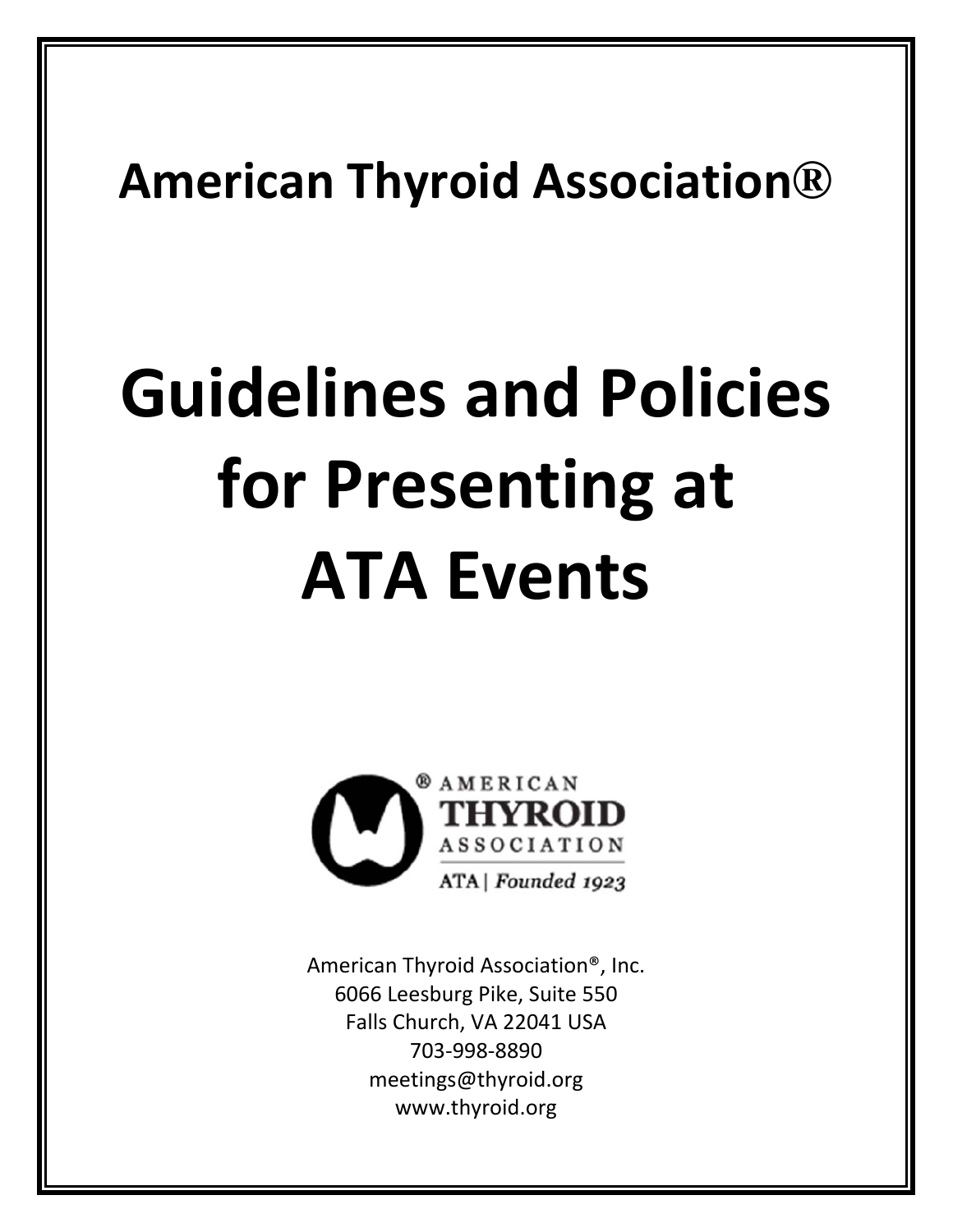### **Table of Contents**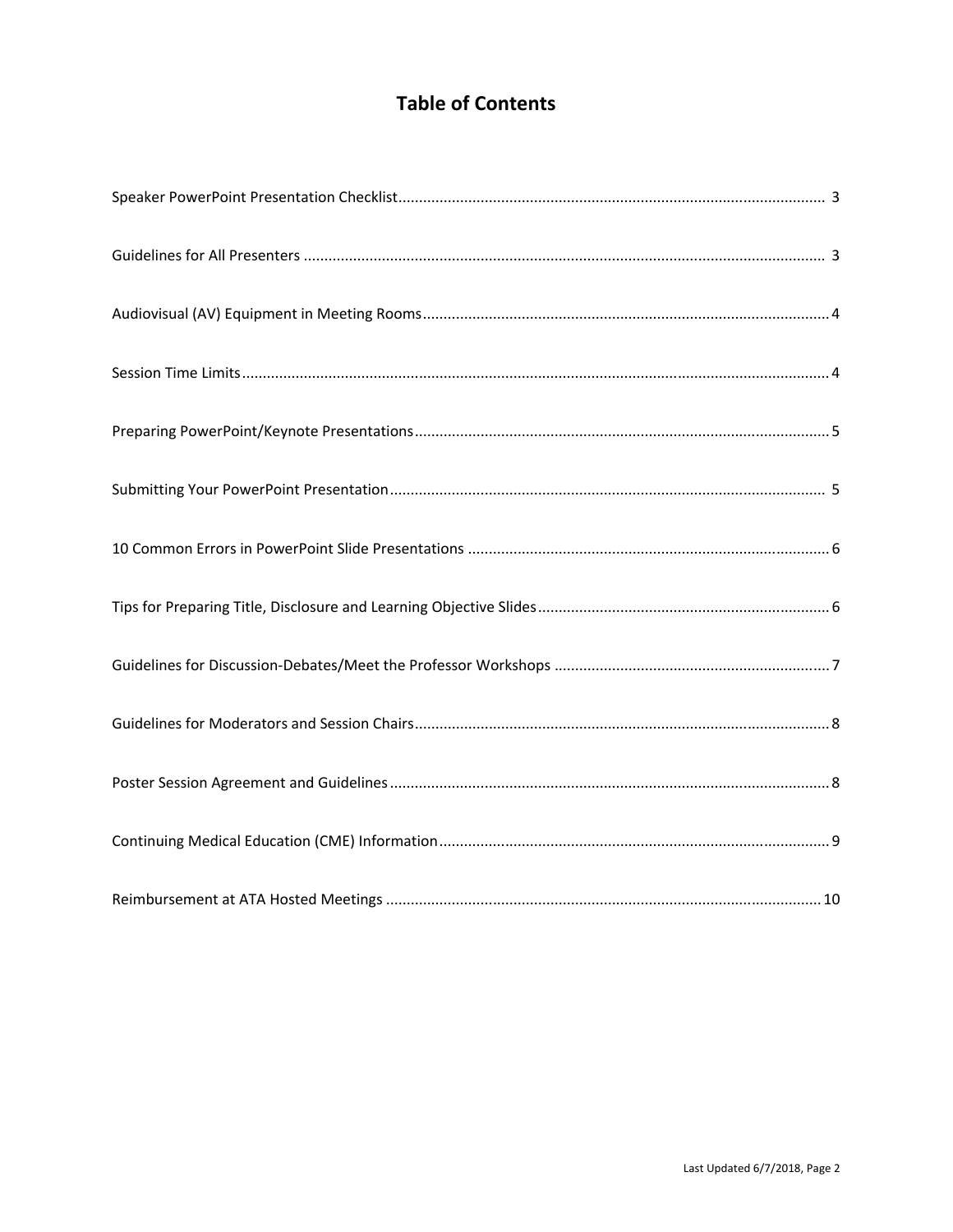#### **ATA Speaker PowerPoint Presentation Checklist**

All speakers should review this checklist before finalizing presentations.

- ATA will provide a laptop in all meeting session rooms. Always bring a copy of your talk on a USB memory stick/drive (even if it has been forwarded in advance for CME review) to ensure the latest version of your talk is available onsite. Presenters with talks that include animations, such as sound or movie clips, are strongly encouraged to bring their own laptop as backup to ensure compatibility.
- It is important that all references in your presentations are cited properly for copyright laws. Meeting presentations are sometimes recorded (with speaker permission) so it is important that each presenter fully notes any appropriate references on each slide. Preferred format: Cooper DS, *et al*. Thyroid 2009; 19:1167‐1214.
- Include introductory slides:
	- One slide should include your name, title of your presentation, 88th Annual Meeting of the ATA and the meeting date (e.g., October 4, 2018).
	- A second slide should include your disclosure information listing any Continuing Medical Education (CME) conflicts of interest (see page 9 for CME information).
	- A third slide should list your learning objectives noting what participants will learn or will be able to do at the conclusion of your presentation.
- Consult the meeting program chair (or session chair/moderator) if you have questions about the content of your presentation or format of your session.
- Review "Session Time Limits" on page 4 of this document.
- Review "Preparing PowerPoint/Keynote Presentations" on page 5 of this document.
- Review "10 Common Errors in PowerPoint Slide Presentations" on page 5 of this document.

#### **Guidelines for All Presenters**

#### *Please be sure to check the meeting program for session start time and final room assignments.*

The 88th Annual Meeting of the ATA is attended by a variety of health professionals to include, but not limited to, clinicians in private practice, surgeons, trainees, clinical and basic science investigators, pathologists, oncologists, nuclear medicine professionals, nurses, physician assistants and nurse practitioners. Presentations should follow the ATA suggested time lengths to allow time for speaker introductions and questions and answers at the end of the session (see session time limits on page 4). In your introduction, summarize recent findings relevant to the work that you are presenting. In your conclusion, be sure to include key take away points for attendees.

Presentations should be prepared using Microsoft PowerPoint or Macintosh Keynote. ATA will assign a deadline for receipt of your presentation if required in advance of the meeting. Select meeting presentations may be required in advance of the meeting for CME review to ensure no commercial bias or to include in our meeting program book (when appropriate). It is important that you provide your final presentation or at minimum a near‐final draft as directed in advance of the meeting for important CME requirements and/or ATA printing deadlines.

If you prepare handouts for your session, please note that the ATA cannot reproduce them for distribution. It will be your responsibility to bring any handouts to your session that you wish to distribute. ATA deadlines are set to accommodate receipt of meeting presentations to be included in meeting materials (when appropriate) or for CME review/approval in advance of meeting.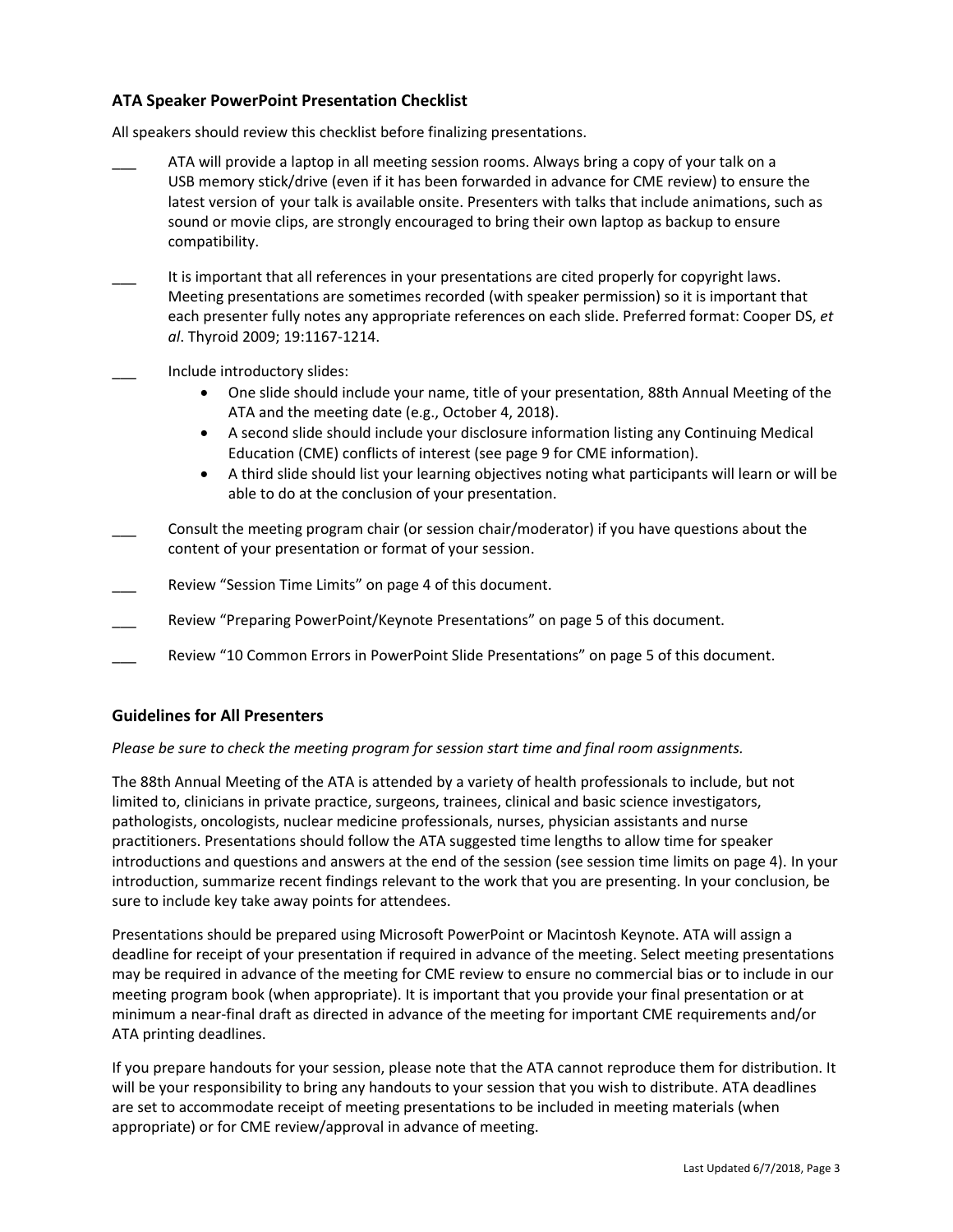#### **Audiovisual (AV) Equipment in Meeting Rooms**

Unless otherwise noted, each Scientific Session Room will be equipped with a screen, projector, laser pointer/slide advancer, and podium with microphone. ATA will provide a computer system that is compatible with Microsoft Windows as well as MAC prepared presentations. ATA staff will alert affected faculty in advance of the meeting if audiovisual plans for a specific meeting room are not provided as outlined above.

It is important that you arrive to the meeting facility at least 30 minutes prior to the start of your session or during meeting breaks (depending on your talk time) with your presentation on a USB memory stick/drive to upload in the Speaker Ready Room or inside the meeting room (depending on the AV setup for the meeting). This will help ensure smooth transitions between talks and avoid delays loading your presentation. Speakers with presentations that include animations such as sound or movie clips are strongly encouraged to arrive at the Speaker Ready Room (or meeting room) well in advance of their talk time to ensure system compatibility and to avoid issues during the session. It is suggested with speakers with elaborate presentation layouts bring their own laptop as backup. Take time to introduce yourself to the AV technician in the meeting room and familiarize yourself with the setup at the lectern. You will control/advance the slides during your presentation with a remote control. The remote usually serves as the slide advancer and a laser pointer. The AV technician will be available to assist you in operating the slide advancer should you have questions or concerns.

A stationary microphone will be provided at each lectern. Lavaliere microphones are not provided in meeting rooms. Special exception are made to general session presentations with advanced notification and planning. Speak are encouraged to speak directly into the microphone provided in a normal voice and not to handle the microphone while speaking. There should be a comfortable distance between your mouth and the microphone. If you turn away from the microphone, the audience may not hear your voice.

#### **Session Time Limits**

For everyone's benefit, we ask all speakers and session chairs to adhere to strict time guidelines:

- 1. Chairs: Please enforce strict time limits on each speaker; feel free to intervene as needed to keep the program on track. In addition, please keep introductions simple, limit to name, affiliation and title of talk only (Exception: plenary and award lectures, see below).
- 2. Speakers: Please respect time limits.
- 3. Chairs and speakers: Please keep questions and answers (Q&A) concise.

Time Allowances (based on these common session lengths, but not all sessions at ATA meetings): FOUR‐SPEAKER SYMPOSIA: 1 hour 15 minutes in length

Each speaker gets 15 minutes with 3 minutes for questions

THREEE SPEAKER SYMPOSIA: 1 hour 15 minutes in length

Each speaker gets 18 minutes with 4‐5 minutes for questions

TWO‐SPEAKER SYMPOSIA: 1 hour 15 minutes in length

Each speaker gets 30‐35 minutes with 2 minutes for questions

ORAL ABSTRACT SESSIONS: 4 speakers = 1 hour in length; 6 speakers = 1.5 hours in length

 Our new revised policy for 2018 to encourage more audience interaction: each oral abstract speaker gets 8 minutes of presentation time plus 7 minutes for questions and answers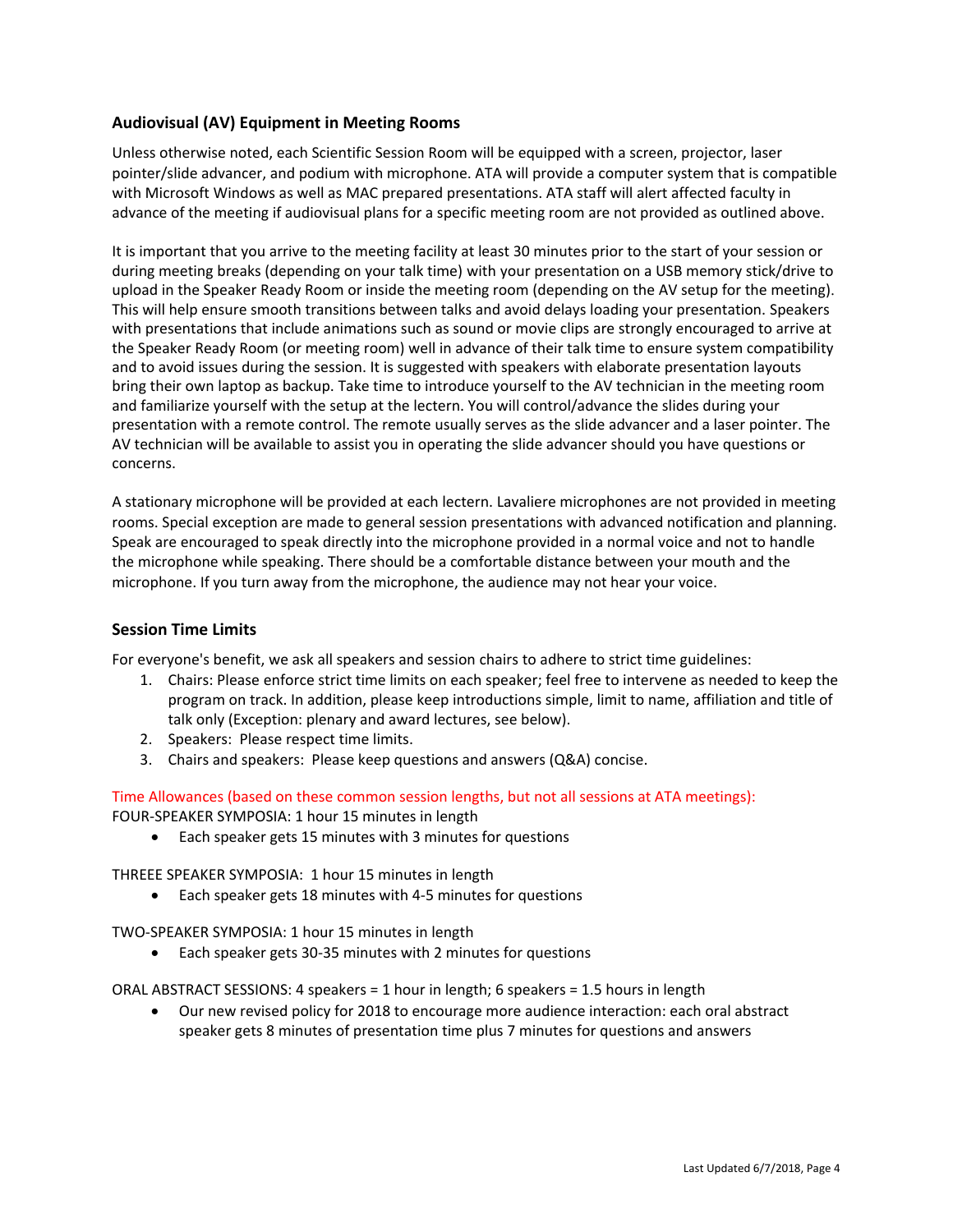DISCUSSION‐DEBATES (DD)/MEET THE PROFESSOR (MTP) WORKSHOPS: 55 minutes in length

- Two speaker DDs: Each speaker gets approximately 20 minutes; remaining time should be reserved for questions and audience discussion
- Single speaker DDs: Speaker gets 30-35 minutes; remaining time should be reserved for questions and audience discussion

PLENARY AND SPECIAL AWARD LECTURES: 45 minutes in length

Speaker gets 35‐40 minutes; 2‐3 minutes for introductions

#### **Preparing PowerPoint/Keynote Presentations**

Please prepare your slides using the following guidelines:

- Use large font type (size 32 or larger, when possible).
- Dark backgrounds with white/yellow lettering generally project best.
- Avoid charts or text heavy slides that may be difficult to read from the rear of meeting room.
- Ensure all videos or sound clips work properly.
- List full references on slides: use Cooper DS, *et al*. Thyroid 2009; 19:1167‐1214 instead of Cooper, Thyroid 2009.
- Include a title and CME disclosure slides with your presentation (see page 6).
- Include a slide listing your learning objectives detailing what attendees will learn or be able to do at the conclusion of your talk.

#### **Submitting Your PowerPoint Presentation**

Meeting presentations are required in advance of the meeting if ATA's CME joint provider requests advance review as a result of what is included on your completed faculty disclosure form. If your presentation is required for advance review, please format your file/document name(s) as follows: Speaker last name, presentation date and presentation time (e.g., **Smith 10‐1‐13 10:30 AM**). If you are submitting a revised version of your talk, please label your talk properly (e.g., Smith 10‐1‐13 10:30 AM V2).

Suggested file sizes below are based on total presentation size plus supporting files such as movies. If you have multiple stand-alone files that are within the suggested file sizes, you may email or upload them one at a time.

1. Email your presentation and all related files to: meetings@thyroid.org (suggested for files 15 MB and under on a broadband connection).

OR

2. If your file is too large to send via email, work with ATA staff to upload your presentation using an online file sharing service (e.g., Dropbox or similar service) or save your presentation as an Adobe PDF file with 1‐3 slides per page in color or greyscale.

When bringing a presentation onsite, please provide it on a USB memory stick/drive to the AV technician in the Speaker Ready Room (or meeting room if no speaker ready room available). Please bring your laptop as backup to ensure compatibility for any presentations with animations such as sound or movie clips. If your onsite presentation is a revised version of a previously submitted file, please save the file properly as noted above.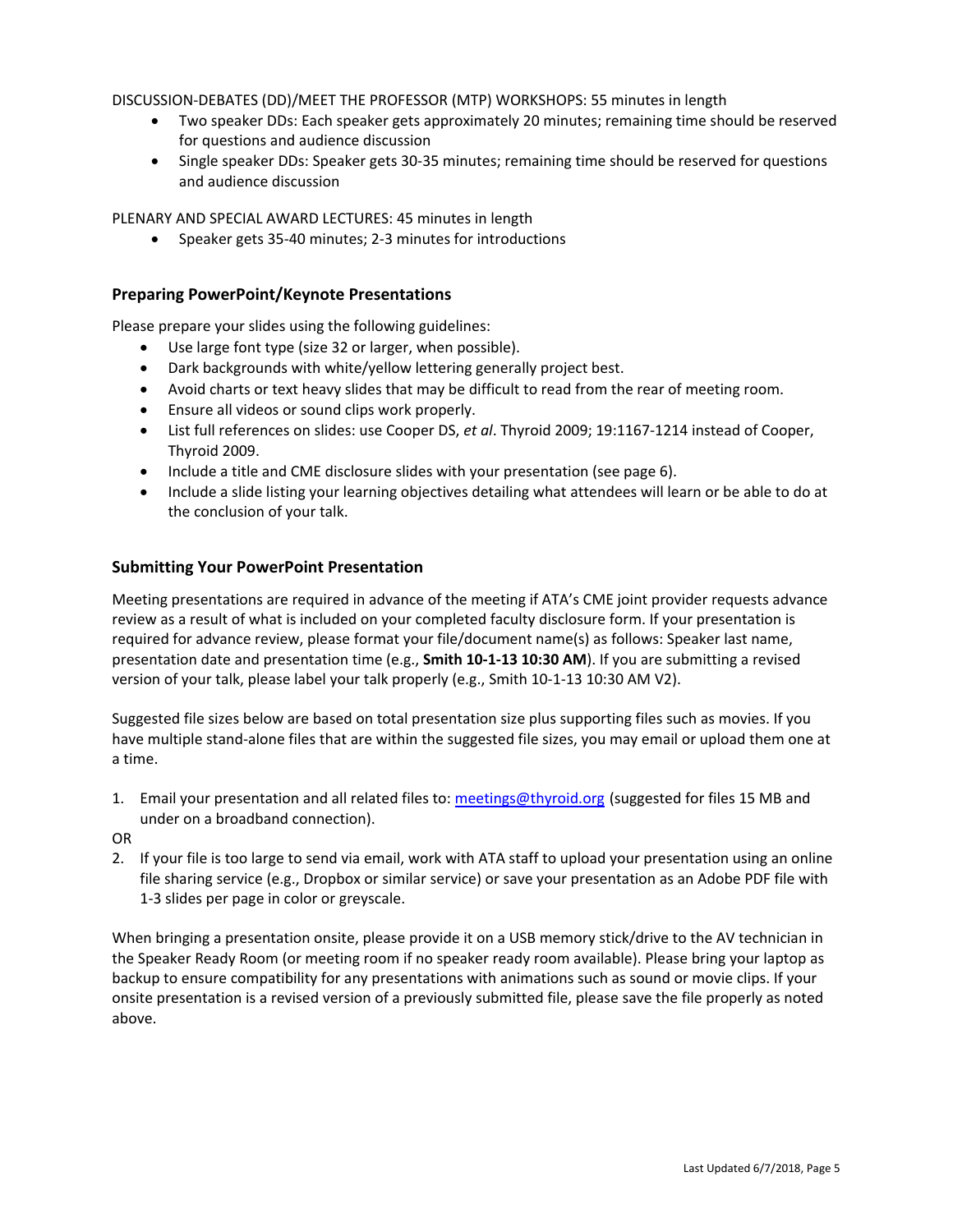#### **10 Common Errors in PowerPoint Slide Presentations**

- 1. Excluding a slide or slides that contain either the talk title/meeting name, excluding your disclosure information, learning objectives for the presentation or a presentation outline. The first few slides of your presentation should include your (1) title slide, (2) your disclosure information, (3) your learning objectives and presentation outline.
- 2. Not using all of the space on your slides typical font size should be 40 or 44 point for the title and 32 to 36 point for slide text.
- 3. Using fonts that are hard to read (e.g., Times New Roman) rather than the easier to read Arial font.
- 4. Using the "shadow" function on all text.

- 5. Cramming "too much text" on a slide—resulting in small (and unreadable) font size. The text on a slide should serve as "talking bullet points", and not prose text. Simple rule of thumb: look at your slides on a screen BEFORE your talk. If you envision yourself saying "I know you can't read this, but..." – don't use that slide.
- 6. Formatting pictures and scanned images to stretch or fill the slide space and in the process distorting the image.
- 7. Not using contrast between text and background the background should be dark and not "busy" (e.g., plain dark blue), and the font should be light in color (e.g., white or yellow).
- 8. Using bullets that do not have enough contrast to the slide background (or that are too small) so that they do not stand out.
- 9. Going overtime. Some speakers attempt to cover 50 slides for a 20-minute talk. Practice your talk and time it. A good rule of thumb is 1.25 slides per minute of presentation time. Also, do not waste time at the beginning of your talk to tell the audience that your topic cannot be covered in 20 minutes.
- 10. Lacking of a summary slide. Presenters should conclude their presentations with a slide that contains the key points that they would like the audience to remember.

#### **Tips for Preparing Title, Disclosure AND Learning Objective Slides**

To meet Accreditation Council for Continuing Medical Education (ACCME) regulations:

- Faculty should place a disclosure slide at the beginning of their presentations, listing any conflicts of interest. Even if a speaker has nothing to disclose, a slide should be included stating the absence of conflict of interest, e.g., "Disclosure: Nothing to disclose."
- Please help us comply with the ACCME guidelines by not including any content with commercial bias, logos or other inappropriate information that may directly or indirectly violate the ACCME Standards for Commercial Support.
- Please use generic names for any pharmaceuticals or devices and when no generic name is available, use at least three brand names to strengthen their fair objectivity.
- We encourage presenters to utilize the best available evidence, limit content to eliminate clinical recommendations about one particular product, and require inclusion of other therapeutic options.

#### *<INTRODUCTORY SLIDE>*

**88th Annual Meeting of the American Thyroid Association October 3‐7, 2018** 

> **THYROID PRESENTATION C. Anaplastic Dude, MD, PhD University of Thyroidology**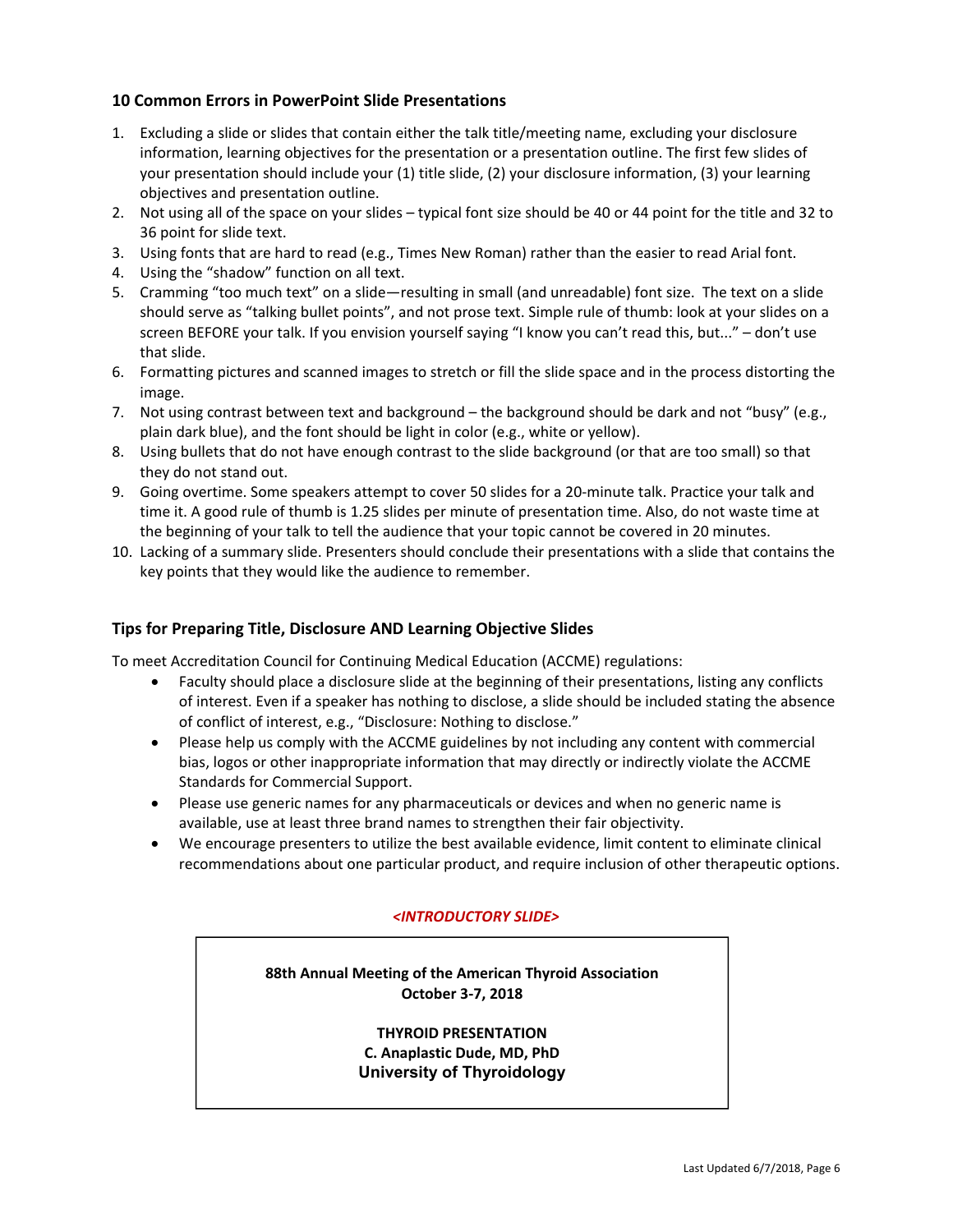#### *<DISCLOSURE SLIDE >*

| Option 1:<br><b>DISCLOSURE</b>                                                                                                         |
|----------------------------------------------------------------------------------------------------------------------------------------|
| • Board Member, BioPhys<br>• Principle Investigator, XYZ, Inc.<br>• Research Funding Grant, Institute of Pediatric Health and Wellness |
| Option 2:                                                                                                                              |
| <b>DISCLOSURE</b>                                                                                                                      |
| Nothing to Disclose                                                                                                                    |
| Option 3:                                                                                                                              |
| <b>DISCLOSURE</b>                                                                                                                      |
| YOUR NAME HERE has reported no commercial<br>affiliation associated with this presentation                                             |

#### *< CME LEARNING OBJECTIVES SLIDE>*

| <b>LEARNING OBJECTIVES</b>                                                 |
|----------------------------------------------------------------------------|
| At the conclusion of this presentation, the participant should be able to: |
| 1.                                                                         |
| 2.                                                                         |
| 3.                                                                         |
|                                                                            |
|                                                                            |

#### **Guidelines for Discussion‐Debates (DD)/Meet the Professor (MTP) Workshops**

- Length: 55 minutes.
- When two speakers: Each speaker gets 20‐22 minutes; remaining time should be reserved for questions and audience discussion. For single speaker DD/MTP: 30‐35 minutes presentation; remaining time for should be reserved questions and audience discussion.
- Please encourage audience participation and make it an interactive session. DD/MTP sessions are not meant to be lectures.
- For two speaker sessions, we ask that you work collaboratively to share your presentation slides with each other and your session moderator (if applicable) at least one month prior to the meeting to have a nice overlap and transition of ideas that truly highlight the overall theme of the session.
- Screen and projectors are provided in all DD/MTP sessions.
- Digital slides should be used judiciously to illustrate physical findings, radiographs or cytology specimens. Remember that an entire PowerPoint lecture is not what the organizers intend for these sessions or what the attendees want.
- Open the session by introducing the topic (5 minutes) including the scope. Some speakers open by identifying what audience members indicate they hope to learn. You may wish to prepare an initial slide that conveys this information.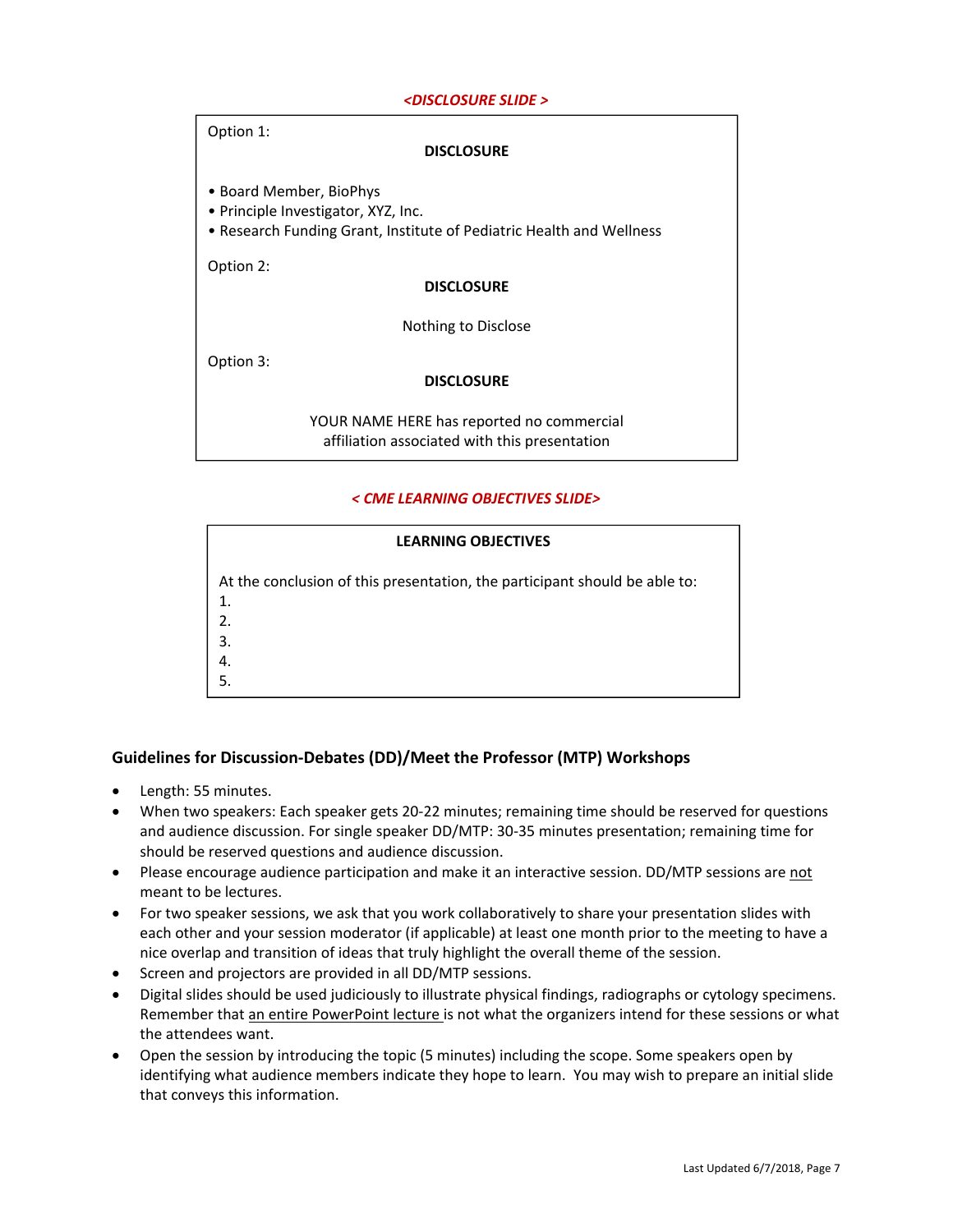- New clinical research findings regarding your topic can be introduced at the beginning or throughout the presentation, including during case discussions, as appropriate.
- Another option is to use a specific brief problem or case to open the discussion. If you chose to conduct a case‐based session, two cases will probably fill the time allotted, but you may wish to have a third case in reserve.
- Keep the session informal, conversational and interactive just as you might conduct rounds. Do not lecture to the participants and do not try to cover everything.
- If the audience does not have questions, ask them for their views or what they would like to hear about within the context of your subject.
- Do not let one person dominate the session. Please be mindful to keep the discussion moving so you cover at least the two cases you have prepared and allow multiple viewpoints.
- Repeat questions before you answer so that all audience members can hear the question.

#### **Guidelines for Moderators and Session Chairs**

Your role is to facilitate the session.

- Touch base with your session speakers prior to the session to discuss the plan for the information being presented.
- Review scope of presentations to ensure speakers are not redundant.
- Plan to provide a brief introduction regarding the purpose of the session or a summary of the information to be presented.
- Keep speaker introductions simple, limit to name, affiliation and title of talk only. Slightly longer introductions that briefly summarize a speaker's biographical information provided in their biosketch or providing a personal introduction about the speaker's background if known are only suggested for plenary or award lectures.
- Facilitate the question‐and‐answer period for each session. Decide if questions and answers will follow each talk or will be taken at the conclusion of all presentations for your session. Ensure each speaker is aware of your plan.
- Keep the session on time. It is the chair or moderator's responsibility to ensure the session does not run over its allotted time frame.

#### **Poster Session Agreement and Guidelines**

Each poster presentation is assigned a day for presentation in the acceptance e‐mail. By submitting your abstract for review, you or a co-author have agreed to be present at your poster during every designated poster session assigned by the Program Committee. Your presence at your poster to discuss your work with attendees is essential for the scientific integrity of the meeting. To give registrants the maximum possible time for viewing, your poster must be mounted during the exhibit hall hours on the day of your poster display.

Roll poster materials in a large mailing tube or use a portfolio case to transport to the meeting. Ensure your carrying case is labeled on the outside with your name, abstract ID number, program number and the name of the meeting. Do not leave carriers, tubes or mailers on the exhibit floor! The ATA will supply push pins or Velcro for mounting posters to the boards. You are encouraged to bring your own as well. Posters and materials should be removed after the conclusion of the afternoon poster session each day. **The ATA accepts NO responsibility for the removal/storage of posters.** Posters not removed by the end of each day will be discarded.

The poster board is a 4' x 8' horizontal format (approximately 3'6"‐3'9" high x 7'5"‐7'9" wide, not counting the frame). Prepare your poster materials before you come to the meeting. At the top of your poster include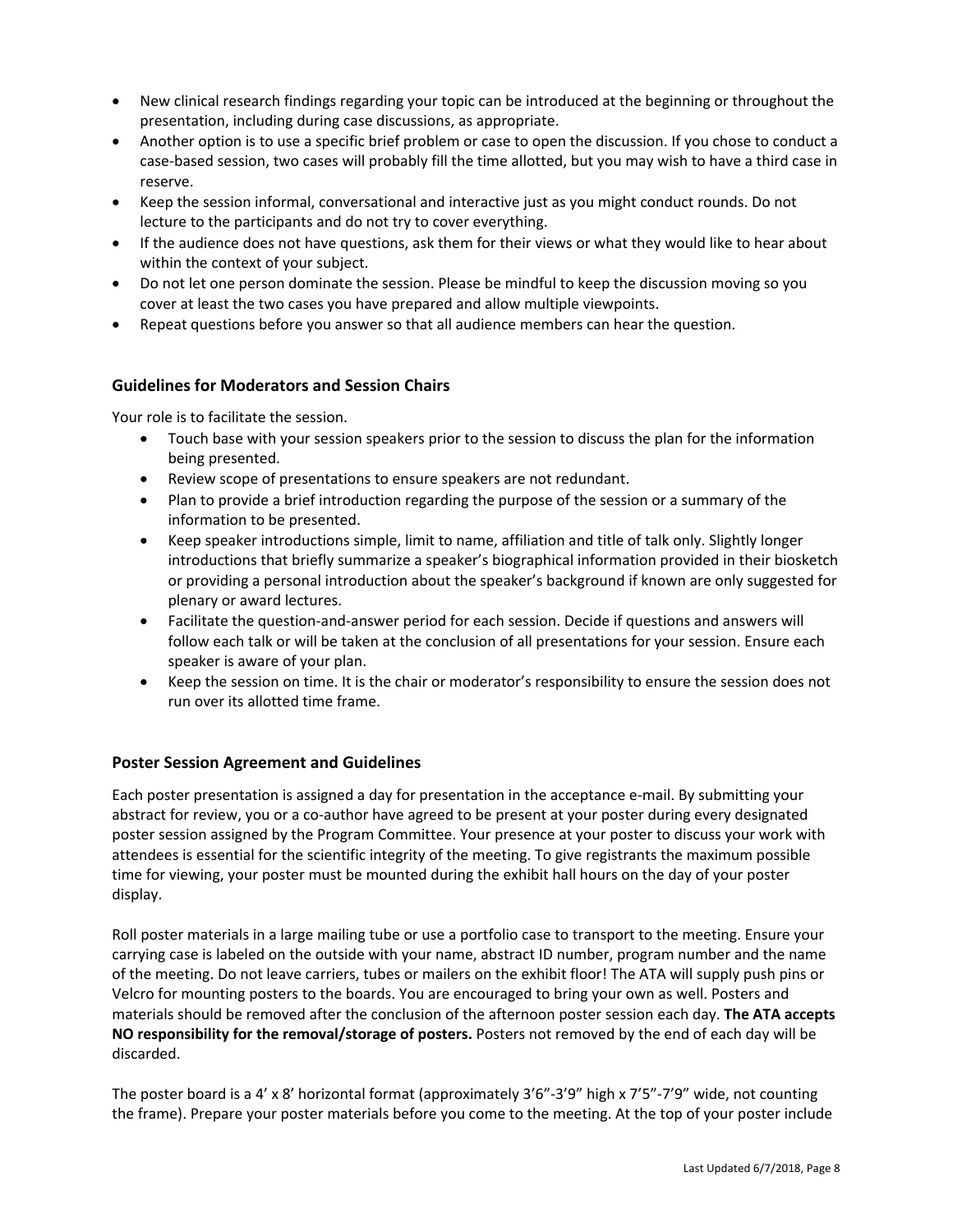your abstract's title and list of authors. Viewers must be able to read your text and illustrations from distances of at least 3–5 feet. Make the letters on your title sign at least 1" high. Use letters at least 1/2" high for all the rest of your poster materials; do not use solid capital letters. List any references fully on posters to allow viewers to research references easily if desired (e.g., Cooper DS, *et al*. Thyroid 2009; 19:1167‐214.).



Include a short "Introduction" and a "Summary of Conclusions." Keep tables, graphs, and illustrations simple. Make letters and lines heavier than you would for slides. Use color sparingly to add emphasis. Use matte rather than glossy photographs, to prevent glare. Include brief figure legends. Post an enlarged copy of your abstract for use by visitors who study your poster when you are not there. Photocopy small versions of your data on a single sheet to hand out.

#### **Continuing Medical Education (CME) Information**

The ATA works with an ACCME accredited provider to offer Continuing Medical Education (CME) credits at educational activities. As such, disclosure forms, learning objectives, audience response questions, presentation reviews or other measures may be requested in advance of the meeting to satisfy our accreditation requirements. Our CME guidelines stipulate that *all individuals* participating in the planning and implementation of an educational activity must agree to adhere to the following principles:

- Content of CME activities and related materials provide balance, independence, objectivity, and scientific rigor.
- Presentations must be free of the influence or control of a commercial entity, and promote improvements or quality in healthcare.
- All recommendations in CME activities involving clinical medicine must be based on evidence accepted within the medical profession.
- All scientific research used to support patient care recommendations must conform to generally accepted standards of experimental design, data collection, and analysis.
- The source and type of evidence will be made clear to participants.
- All relationships will be disclosed in writing by individuals involved in the development or presentation of meeting content.
- Based on disclosure information and advance presentation review, ATA (or our joint CME provider) may disqualify any individual from participating in an activity if a conflict of interest that may contribute to commercial bias is determined to exist.